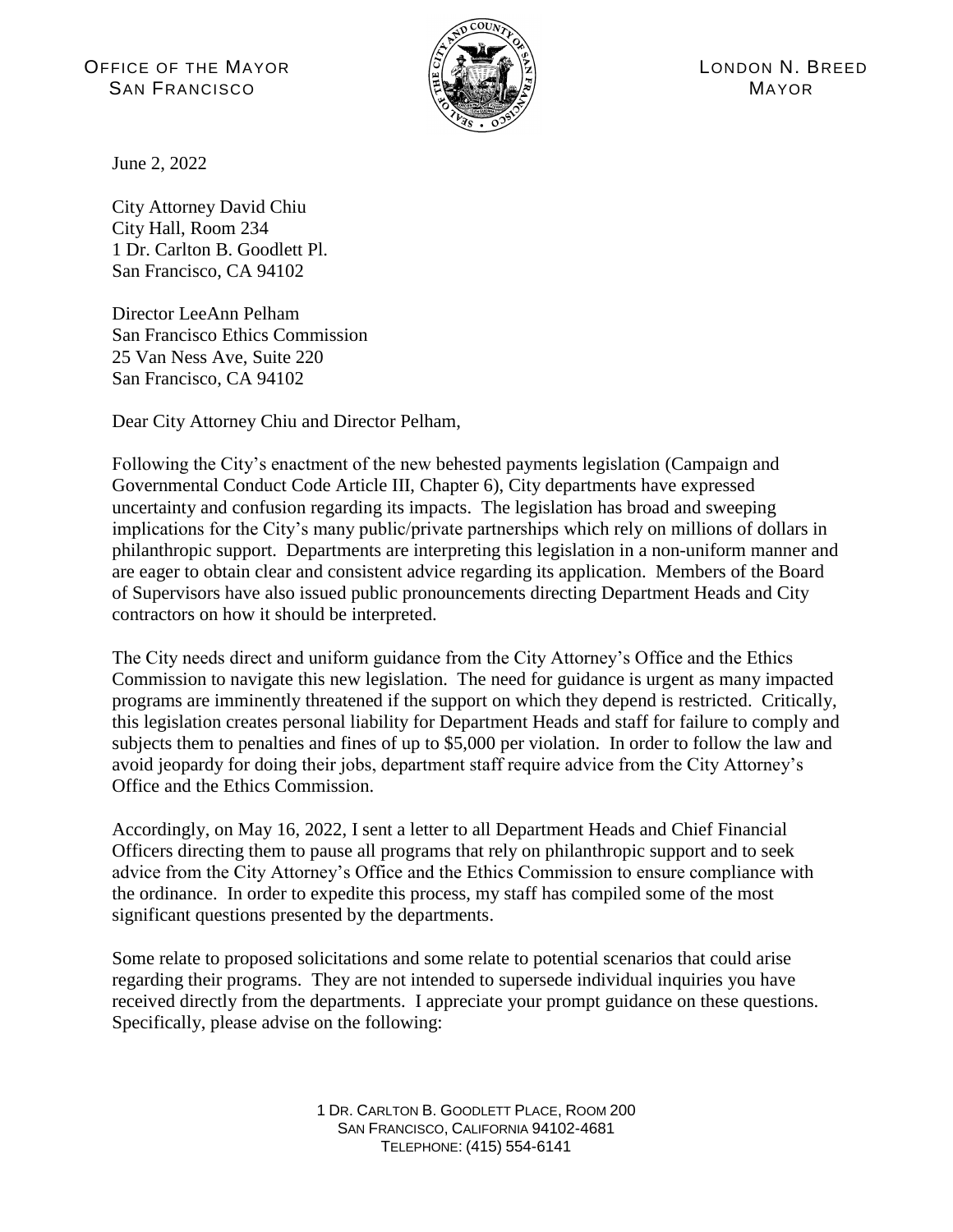

- 1. Under the legislation, if a City Officer (as defined in the legislation) and a philanthropist have a meeting where the philanthropist attempts to influence the Officer by asking the Officer to implement a particular type of City program to pursue policy objectives favored by the philanthropist, may the Officer call the philanthropist a month later and solicit funding to the Officer's department for such a program?
	- a. If so, what particular section of the ordinance allows for this type of solicitation?
	- b. If permitted, why is this not barred by Section  $3.610(a)(3)$  of the ordinance which prohibits an officer soliciting a behested payment from someone who attempted to influence the officer in any legislative or administrative action during the previous 12 months?
	- c. The ordinance's definition of "Interested party" includes "any City Contractor contracting with or seeking to contract with the designated employee's or officer's department, or any affiliate of such a City Contractor, except for any person providing a grant to the City or City department." Does this exception from the Contractor category also apply to the interested party category of "any person who attempted to influence the employee or officer in any legislative or administrative action?"
	- d. Does it apply to the other three categories of interested party as well?
	- e. Under what theory of statutory construction could the exception from the Contractor category for providing a grant to the City apply to other categories of interested party?
	- f. Is there a grant exception from the interested party categories for a party providing a grant not to the City or a City department but to a third party?
- 2. In the example in Question 1, if the Officer asked the philanthropist to provide funding directly to the department's non-profit partners, instead of to the department, would the solicitation be permitted?
- 3. In the example in Question 1, if the philanthropist specifically asks that the Officer spend City funds to pursue policy objectives favored by the philanthropist, in addition to spending the grants funds provided by the philanthropist to pursue those objectives, would the Officer still be permitted to solicit the funding?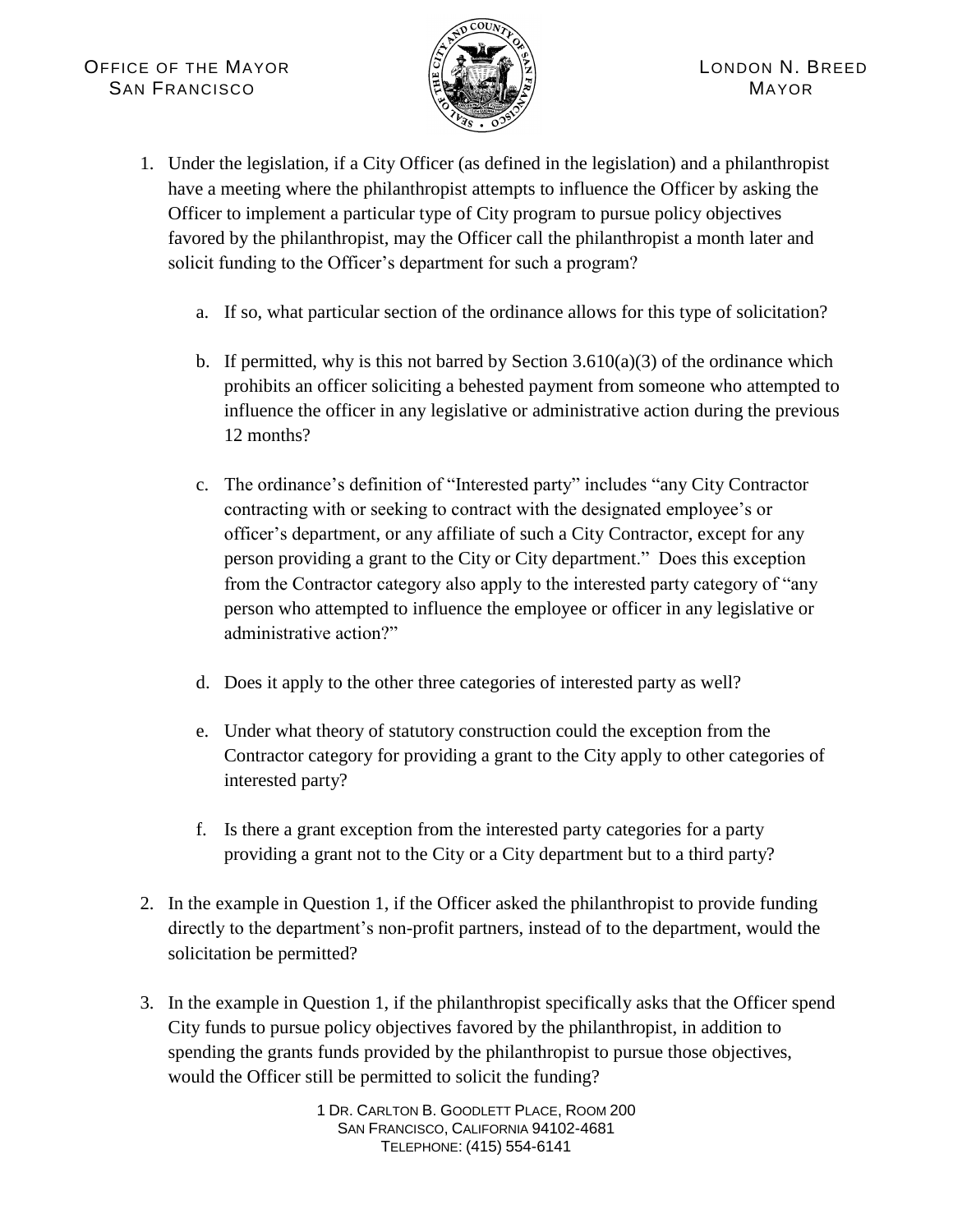

- 4. In the example in Question 1, if the philanthropist asks that the Officer implement a second program, unrelated to the first program, as a condition of funding the first program, would the Officer still be permitted to solicit the funding?
- 5. Tipping Point Community is a non-profit organization committed to fighting poverty in the Bay Area. Tipping Point engages in policy advocacy consistent with its mission, stating on its website "[W]e work across sectors—government, business, non-profit—to bring effective solutions to scale through better public systems and policies." In 2021, Tipping Point advocated to the Department of Homelessness and Supportive Housing (HSH) that the City create a non-congregate cabin pilot program to provide dignified shelter for individuals experiencing homelessness. HSH solicited funding from Tipping Point to implement the program. HSH launched the site at 33 Gough Street in January of 2022, providing housing for at least 70 adults, at a total cost of \$2 million. Tipping Point provided approximately \$1 million in funding to the nonprofit HomeFirst Services, as opposed to providing a grant to the City directly. The rest of the funding was provided by the City and other philanthropic partners. Under the legislation, would an HSH Officer or designated employee (Form 700 filer) be permitted to solicit the funding from Tipping Point to HomeFirst Services now, if during the previous 12 months Tipping Point had attempted to influence the Officer or employee to create the pilot program?
- 6. Under the legislation, if an HSH Officer had a meeting with a Tipping Point director where the director had attempted to influence the Officer to implement the noncongregate cabin shelter pilot, could the HSH Officer meet with the same director a month later and solicit funding to the City for an unrelated affordable housing project?
- 7. In order to implement the cabin pilot program, HSH entered into an MOU contract with Tipping Point and the other partner entities. The contract outlines the duties of HSH, Tipping Point and the other parties. No grant funds are provided to the City under the MOU; Tipping Point provides the grant funds to HomeFirst Services. Is Tipping Point an interested party to HSH because of this agreement, such that an HSH Officer or designated employee may not solicit funding from Tipping Point for other projects during the life of the agreement?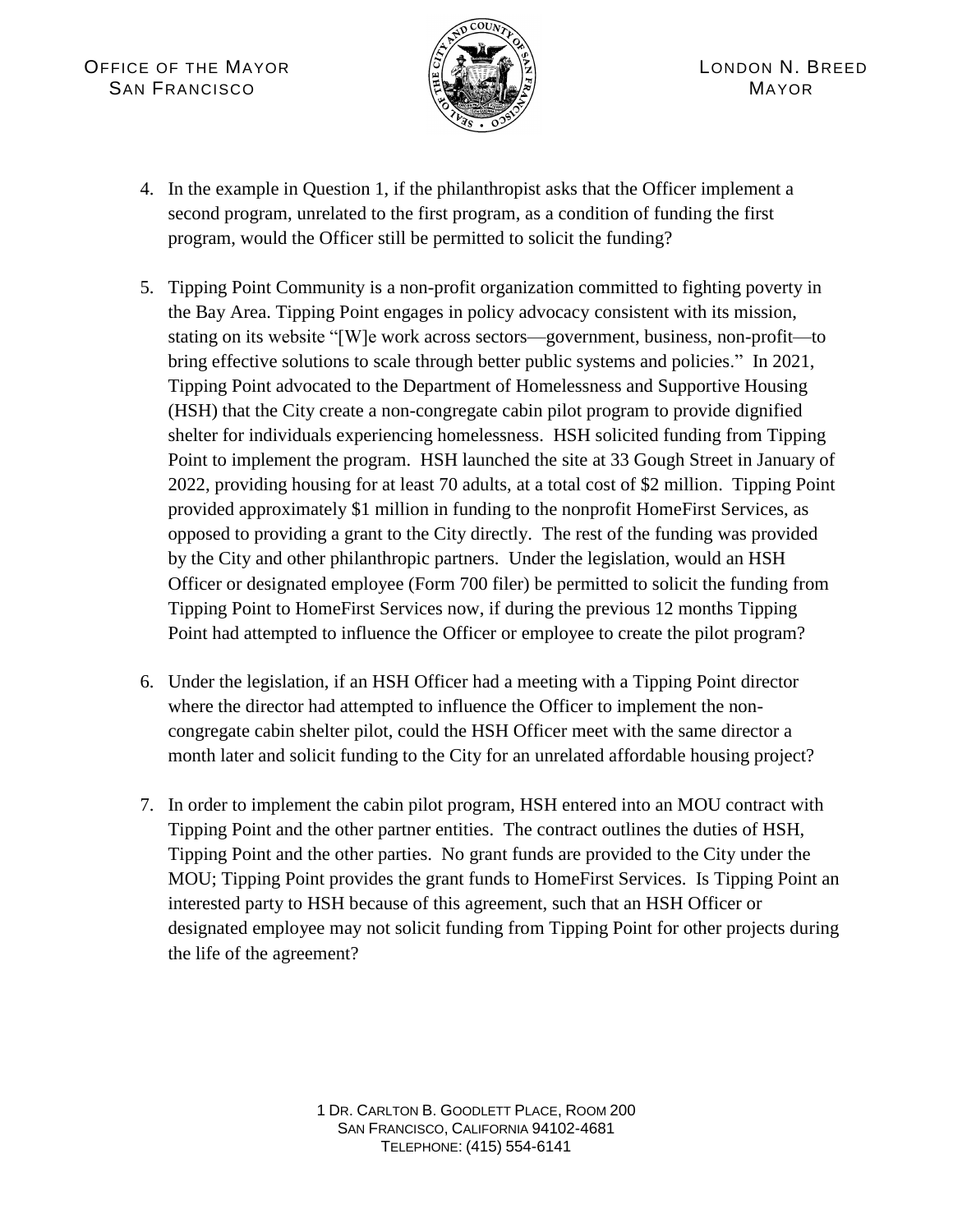

- 8. The Housing Accelerator Fund (HAF) is an organization that invests in the preservation and expansion of quality affordable housing and community facilities for economically disadvantaged households, individuals, and communities by lending to, investing in, and directly acquiring real estate assets. HAF recently partnered with HSH to open a permanent supportive housing complex of 145 units at 833 Bryant Street called the Tahanan. HAF invested \$35 million of a larger philanthropic donation from Tipping Point to acquire the lot, fund project design and start construction. Additional private resources were raised to complete the project. No City funds were used to build the complex. The project used modular construction where components manufactured in a factory in Vallejo were transported to the site and assembled. HSH, with the authorization of the Board of Supervisors, now master leases the property and funds the onsite services.
	- a. If an HAF director met with an HSH Officer to attempt to influence them to support modular construction for supportive housing throughout San Francisco, would the Officer be barred from soliciting funding from them a month later to fund the City's operation of the site?
	- b. If an HAF director met with an HSH Officer to attempt to influence them to support local legislation to streamline affordable housing approvals, would the Officer be barred from soliciting funding from them a month later to fund the site?
- 9. Crankstart is a philanthropic foundation that provides grants relating to housing, education, environmental justice and immigrant rights. Prior to the legislation, Crankstart advocated to HSH to launch a Flexible Housing Subsidy Pool, a supportive housing rent subsidy program that supports people exiting homelessness. HSH solicited a grant from Crankstart to help implement a Flexible Housing Subsidy Pool in San Francisco. HSH raised funds from Crankstart and other private partners totaling \$11.5 million which paid for the first 18 months of Flex Pool operations starting in 2020, providing 200 units to help people staying in COVID-19 emergency Shelter-in-Place hotels find permanent housing. Under the legislation, would an HSH designated employee be permitted to solicit this funding from Crankstart after Crankstart had advocated to the employee to implement the program?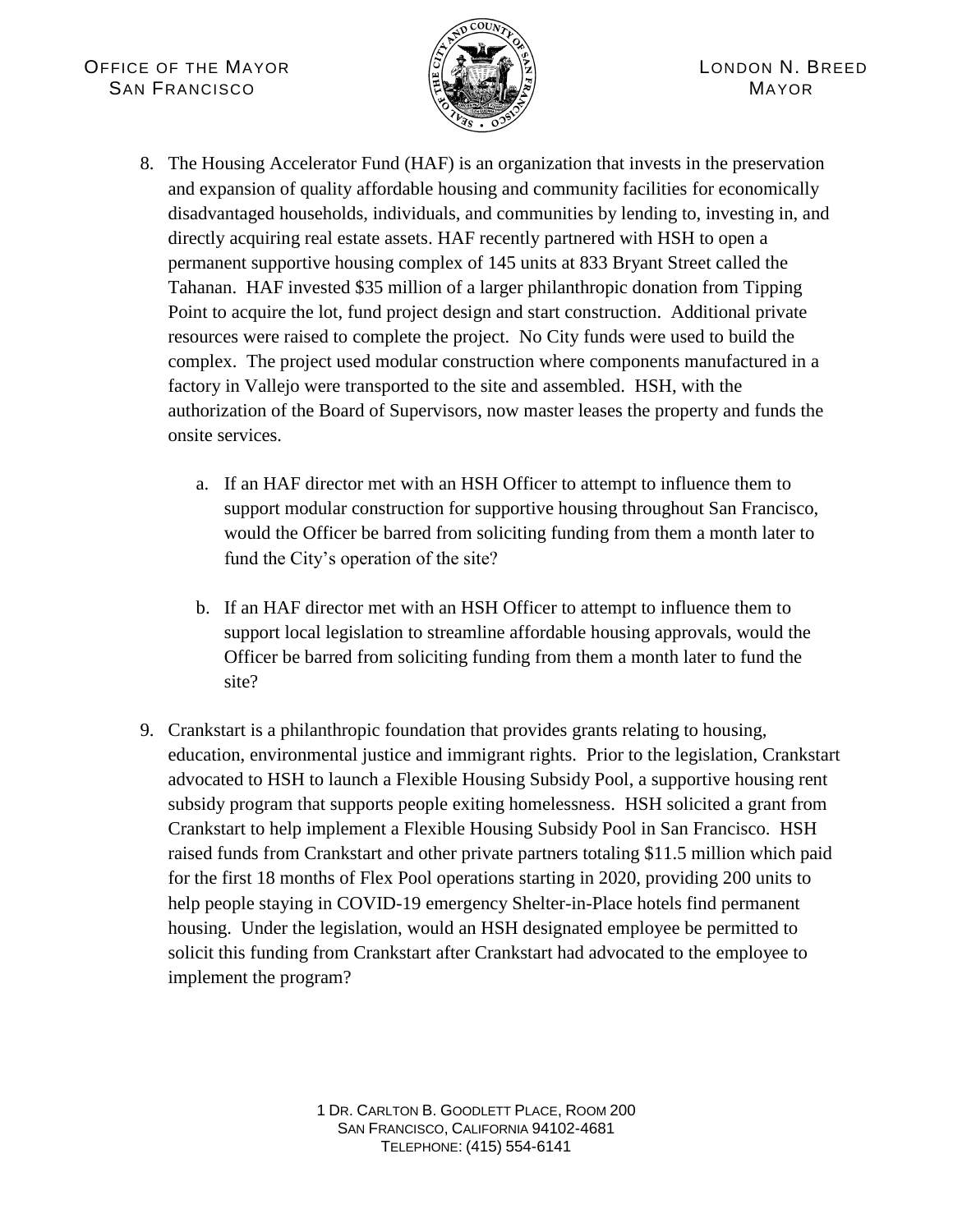

- 10. The Department of Children Youth and their Families (DCYF) administers a Summer Together program to provide supplemental instruction to San Francisco students during the summer at designated learning hubs. The learning hubs are funded by a mix of private grants from various funders and public funding. An education foundation representative met with a DCYF Officer and attempted to influence the Officer to introduce a "good character" training program for all of the students at the learning hubs. The DCYF Officer declined to implement this training. If the DCYF Officer contacted the foundation representative a month later and solicited a behested payment from the foundation to support the Summer Together program, would this violate the ordinance?
- 11. Please consider the following hypothetical. An education foundation director meets with a DCYF Officer and attempts to influence her to promote an initiative to open charter schools in San Francisco. The DCYF Officer declines to promote the initiative. A month later the same DCYF Officer solicits a grant from the foundation director to support the Summer Together program. Would this violate the ordinance?
- 12. The Opportunities for All program is administered by the Human Rights Commission (HRC) and leverages public/private partnerships to create internships and job opportunities for youth from underserved communities. The program involves raising funds from corporate and nonprofit partners for training and paying interns and also working with the partners to identify internship opportunities, sometimes within the funders themselves and sometimes at other entities. HRC uses a fiscal sponsor to perform the fundraising and disburse the funds for the program. If a particular corporate partner meets with an HRC Officer and requests that HRC place more interns in jobs at the partner because it has a staffing shortage at a particular office and the Officer declines, can the HRC Officer solicit a donation from the partner to the fiscal sponsor during the next 12 months?
- 13. If a non-profit director met with an HRC designated employee to advocate that HRC implement a public safety initiative for marginalized communities, could the HRC employee contact the director during the next 12 months and ask the non-profit to serve as fiscal sponsor to disburse funds for an unrelated economic equity initiative?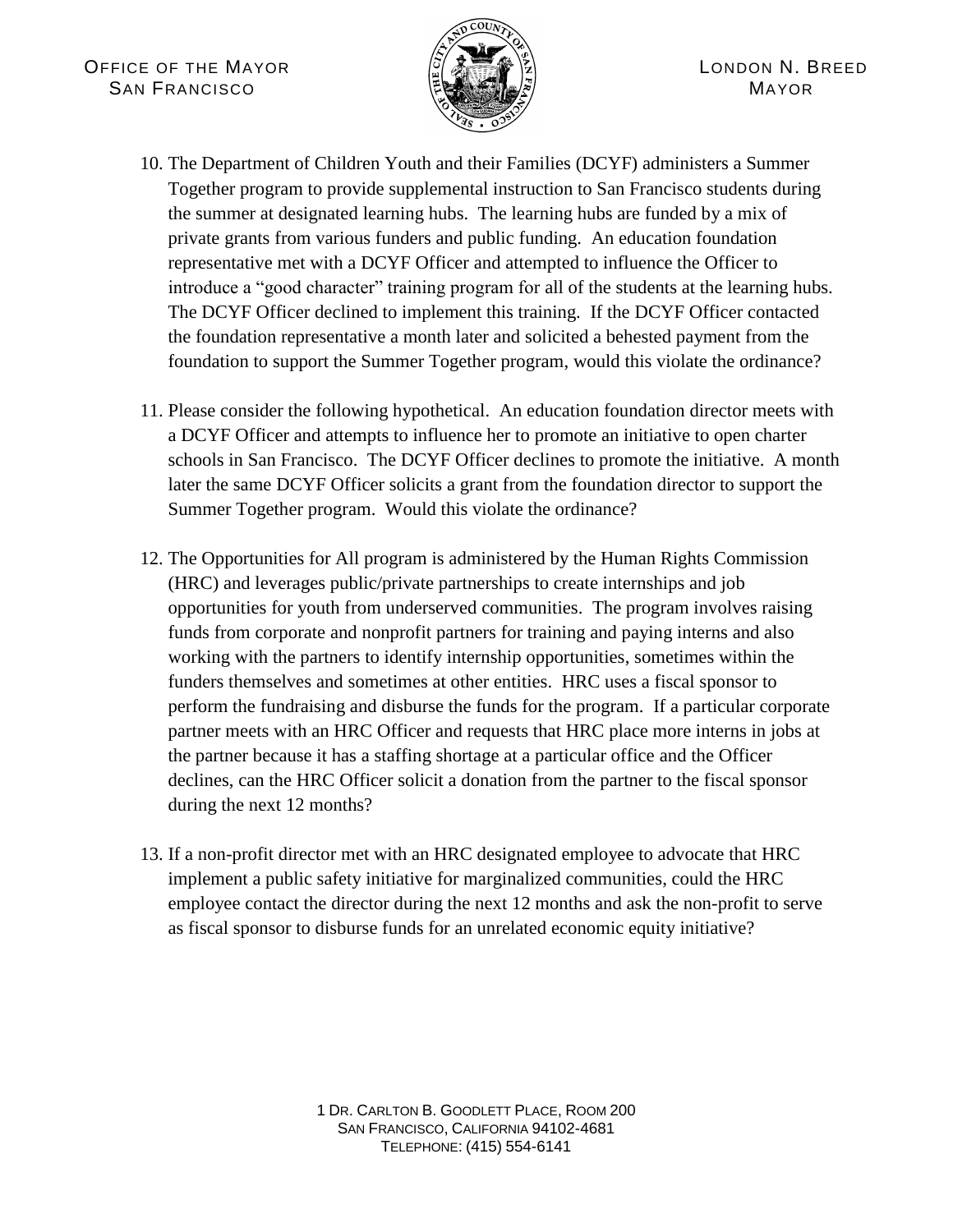

- 14. The San Francisco Giants, through its Community Fund (a 501(c)(3) organization), has offered to partner with the Recreation and Parks Department (RPD) to renovate the Crocker Amazon baseball fields to modernize the park and expand access to local youth. The Giants Community Fund also provides in-kind support with coaches, equipment, uniforms and curriculum to the Department's Junior Giants youth baseball program and over the years has partnered with the Department to renovate neighborhood baseball fields. The Giants regularly apply for permits from the Department and have attempted to influence the Department's capital program policies by advocating for a youth baseball academy program and field renovation at Crocker Amazon. Assuming such permit requests and baseball program advocacy is continuous, would an RPD Officer or designated employee (Form 700 filer) be prohibited from soliciting or coordinating funding from the Giants to support the Crocker Amazon ballfields project? Would an RPD Officer or designated employee be prohibited from soliciting or coordinating in-kind support from the Giants for RPD's Junior Giants program?
- 15. RPD is undertaking an upgrade of the Japantown Peace Plaza and considering partnering with Japantown civic organizations for philanthropic support. These groups receive permits from RPD to use the Peace Plaza space for events. During the 12 months following such an organization receiving a permit, would an RPD Officer or designated employee be prohibited from soliciting or coordinating funding from the organization for the upgrade?
- 16. The Chinatown Community Development Center (CCDC) has a lease agreement with RPD for the Wo Hei Yuen Clubhouse, with rent of over \$100,000 in a fiscal year. In 2017, CCDC performed a sustainability study valued at \$48,000 to support the planning for a Portsmouth Square renovation and granted it to the City. Under the legislation, would an RPD Officer or designated employee be precluded from soliciting the study because of CCDC's lease contract with RPD?
- 17. RPD opened the new state of the art Goldman Tennis Center in Golden Gate Park, with \$27 million of the \$30 million cost raised by fundraising from private donors, through a friends group that is fiscally sponsored by the San Francisco Parks Alliance. If a donor were to apply for a permit from RPD to hold an event at the Goldman Tennis Center, would an RPD Officer or designated employee be precluded for 12 months following the award of the permit from soliciting or coordinating further donations from the donor to maintain the Center or support its youth tennis and tutoring program?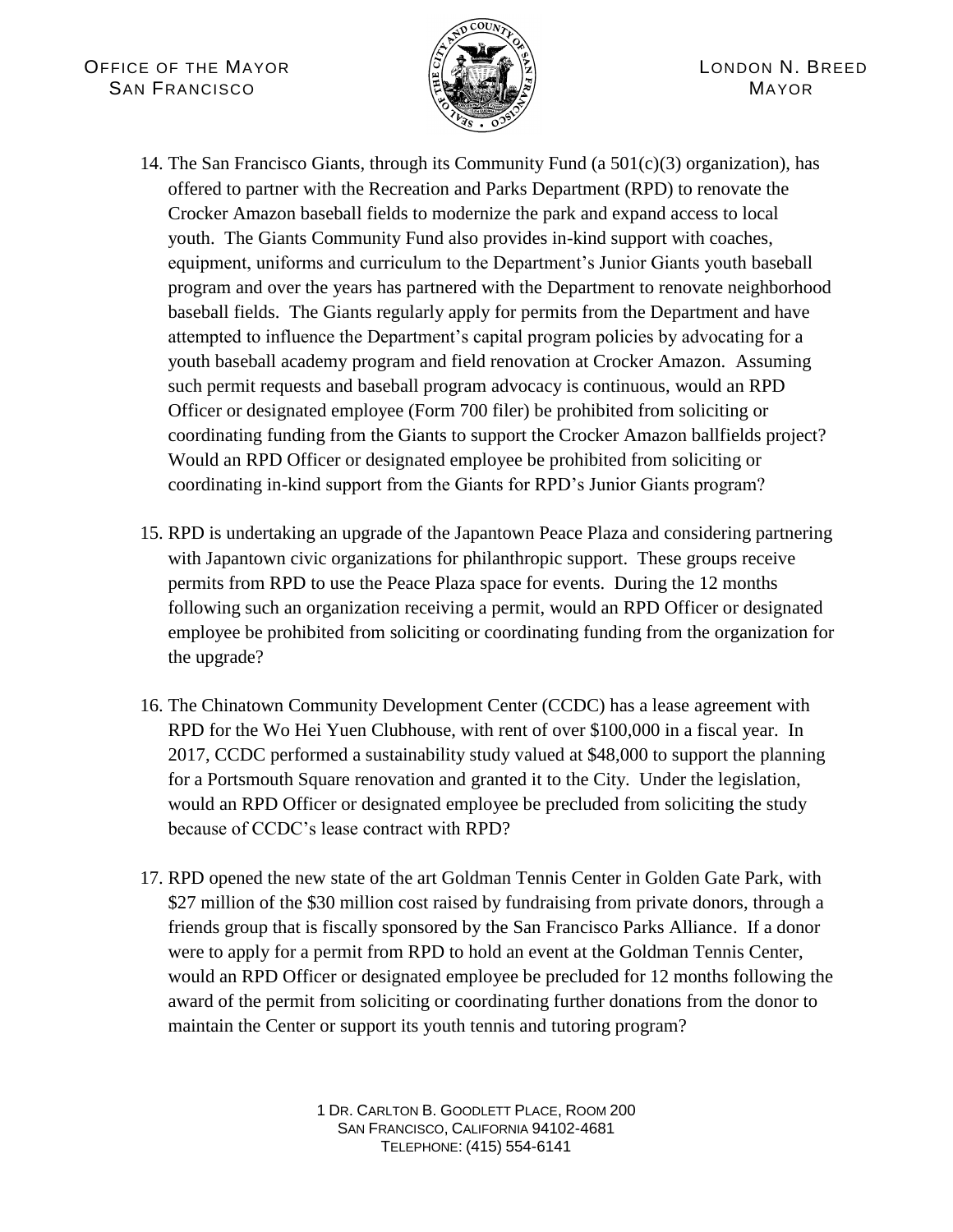

- 18. RPD has partnered with the San Francisco Parks Alliance, the Trust for Public Land (TPL) and the A. Philip Randolph Institute (APRI) to fundraise for the India Basin parks development with a goal of \$75 million dollars in private donations to support over \$75 million in public funding for this \$150 million community-driven effort. The Parks Alliance and APRI apply for permits from RPD to hold special events. The Parks Alliance is also a party to various contracts with RPD providing for the Parks Alliance to provide support in the form of funds and services for maintaining, developing and renovating parks properties, unrelated to India Basin. TPL occasionally attempts to influence the RPD on parks and open space issues and has partnership MOUs with RPD on this and other park projects. Is an RPD Officer or designated employee precluded from soliciting support or coordinating private donations from the Parks Alliance, TPL or APRI for India Basin?
- 19. The Hardly Strictly Bluegrass Festival applies for permits every year from RPD to conduct an outdoor music festival in Golden Gate Park. This permitting approval process requires discretionary review by RPD staff of the length, projected attendance, programming and infrastructure of the festival. The Festival has also partnered with RPD to contribute funds for Golden Gate Park beautification and maintenance. Over the past seven years the Festival has donated more than \$500,000 to support gardening work in Golden Gate Park, including irrigation projects and equipment requested by gardening staff to improve park maintenance. During the 12 months following the approval of the Festival's permit, may an RPD Officer or designated employee request funding from the Festival for an irrigation project in Golden Gate Park? During the 12 months following the approval of the permit, could an RPD Officer or designated employee solicit funding for the same irrigation project from a foundation that funds the permittee and submitted a letter in support of the permit application?
- 20. RPD is partnering with private partners to construct a new recreation center/gymnasium at Herz Playground, a site within John McLaren Park. Sunnydale Infrastructure LLC, a partnership between Related California and Mercy Housing, is the donating entity for the project. Related California has been a party to shadow review proceedings before RPD. Under the legislation, if any RPD Officer or designated employee solicited support directly from Related California for the Herz Playground project within 12 months following the conclusion of such a shadow review, would they have violated the ordinance? Would Sunnydale Infrastructure LLC itself become an interested party to RPD by virtue of Related California, one of its constituent partners, being a party to shadow review proceedings?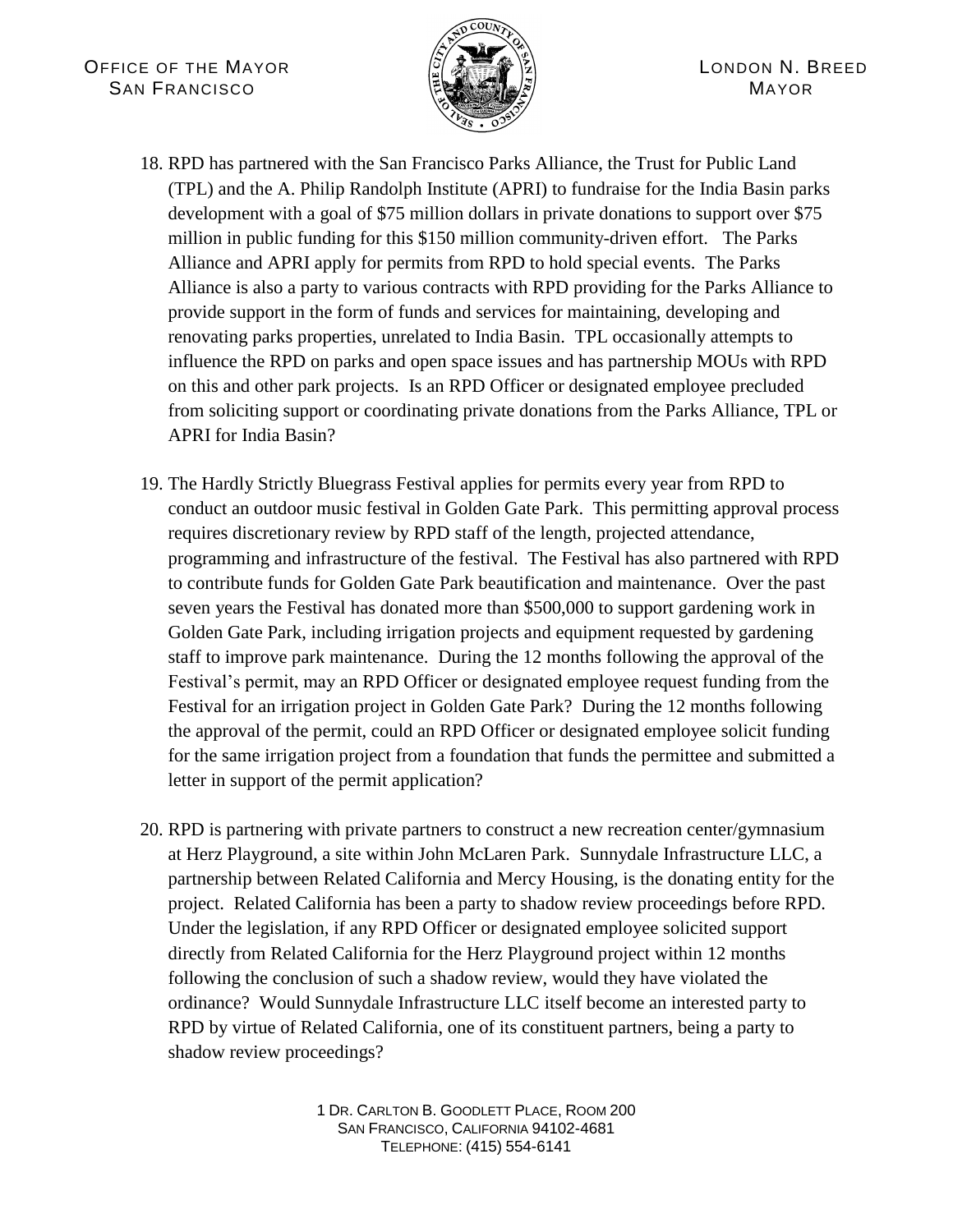

- 21. Please consider the following hypothetical. A company seeks a permit from RPD to hold their corporate summer party at a particular park. The permit application is submitted by the company CEO. The permitting approval process requires discretionary review by RPD staff of the length, projected attendance, and staging of the event. Six months after the permit is granted, an RPD designated employee who was not involved in reviewing the permit application, and is, in fact, unaware of it, asks the company CEO, who happens to be her neighbor, for a \$100 donation for a March of Dimes pledge drive. Has the employee violated the ordinance?
- 22. Please consider the following hypothetical. A restaurant owner seeks a Shared Spaces permit from the Department of Public Works to open a parklet on the sidewalk in front of his restaurant. Six months after the permit is granted, a DPW designated employee who was not aware the permit is granted, meets the restaurant owner at a PTA meeting and asks them for a \$100 donation to the Boys and Girls Club of America chapter of which the DPW employee is a board member. Has the employee violated the ordinance?
- 23. Under the legislation, can an RPD designated employee solicit a charitable donation from someone who had applied for a picnic table permit that the employee reviewed and issued six months earlier?
- 24. An individual applies for a permit from RPD to hold their child's birthday party in Golden Gate Park. They fill out the necessary paperwork and submit it to RPD. They also call an RPD designated employee and discuss a suitable location for the party that can accommodate a bouncy house. Under the legislation, has this individual become an interested party to every RPD Officer and designated employee?
- 25. Under the legislation, what is the criteria for determining what qualifies as a proceeding regarding a permit, a license or other entitlement for use?
- 26. If a non-profit held a lease with RPD and wanted to coordinate with RPD to create a new flower garden on RPD land, could an RPD Officer direct the non-profit to raise private funds and spend them to plant the garden and maintain it? If a community group met with an RPD designated employee and advocated for a neighborhood park to be renovated could the RPD designated employee direct them to raise private funds and spend them to undertake the proposed improvements? If the community group met with a member of the Board of Supervisors to advocate that rezoning legislation be passed to allow for the improvements, would the Supervisor be precluded from directing the group to raise private funds and spend them to undertake the improvements?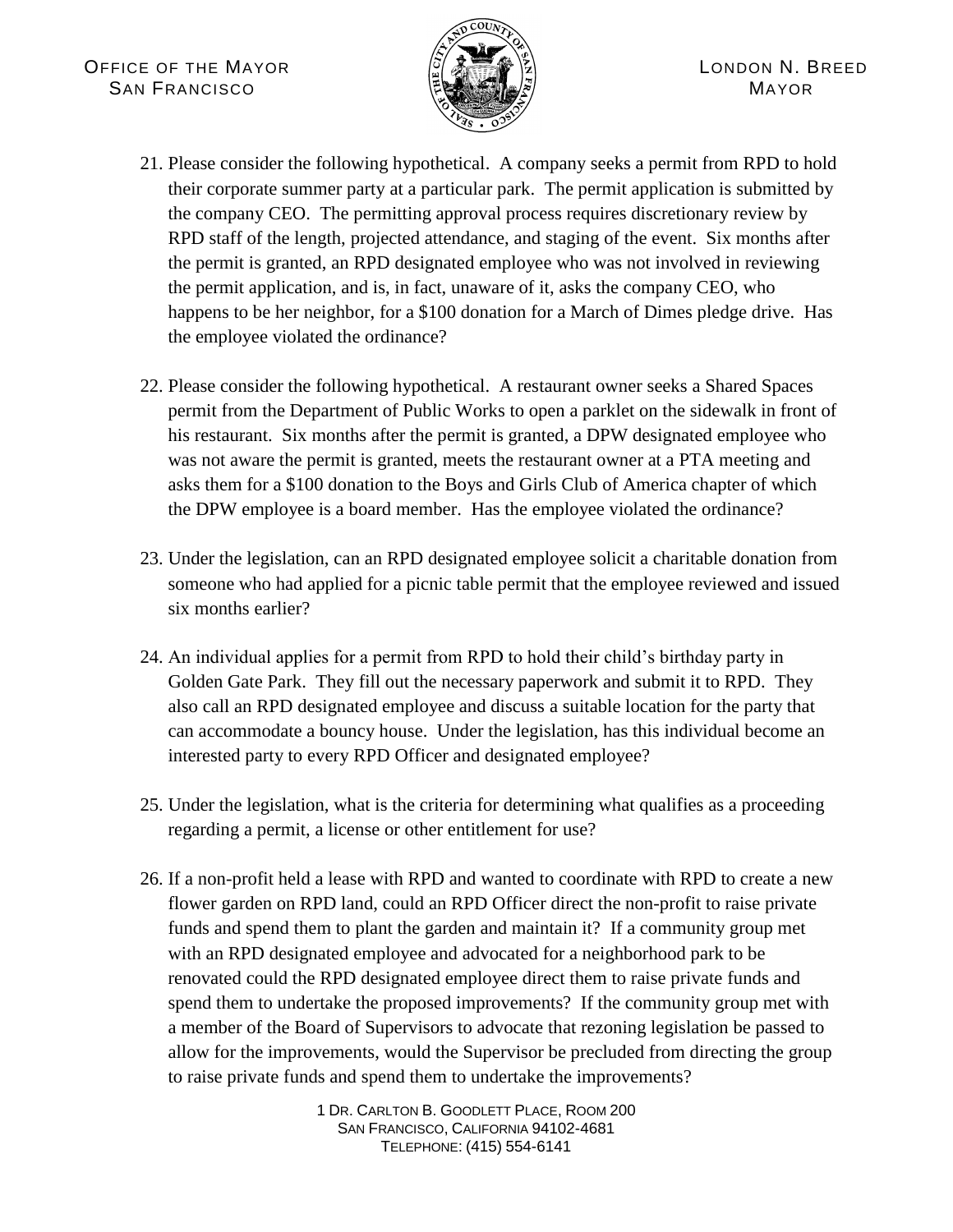

- 27. The Office of Economic and Workforce Development (OEWD) conducts regular communications with community coalitions and trade groups like SF Travel, the Chamber of Commerce and the Hotel Council to promote economic recovery, job growth and tourism in San Francisco. Hypothetically, if an OEWD Officer had a meeting with a trade group director and the director advocates that OEWD host a concert series downtown, may the OEWD Officer contact the director a month later and ask them to fund a job fair in an underserved community?
- 28. If OEWD posted a public appeal on its website to support various economic recovery initiatives, could designated employees of that department speak to potential funders answering the appeal and suggest that the funders give to one or more non-profits on a list created by the department, where the funders are also interested parties to OEWD?
- 29. The Human Services Agency (HSA) is considering participating in a State guaranteed income pilot project for all (200) young adults exiting extended care in San Francisco's child welfare and juvenile probation systems between January 1, 2023 and June 30th, 2025. Each youth would receive \$1,200 per month for 18 months. The income supplement would be paired with optional financial coaching and benefits counseling. The California Department of Social Services will provide \$2 million to a municipality that provides a dollar for dollar match. HSA has had discussions with Tipping Point Community and Crankstart about providing the matching funds. If a sponsoring foundation were to later advocate for institutionalizing a guaranteed youth income program state-wide and request that an HSA Officer assist them in seeking related state legislation, could the HSA Officer call the foundation a month later to solicit funding to HSA for another round of funding for a new youth guaranteed income pilot? Could the HSA Officer call the same foundation a month later to solicit funding for an unrelated pilot program for low income food relief?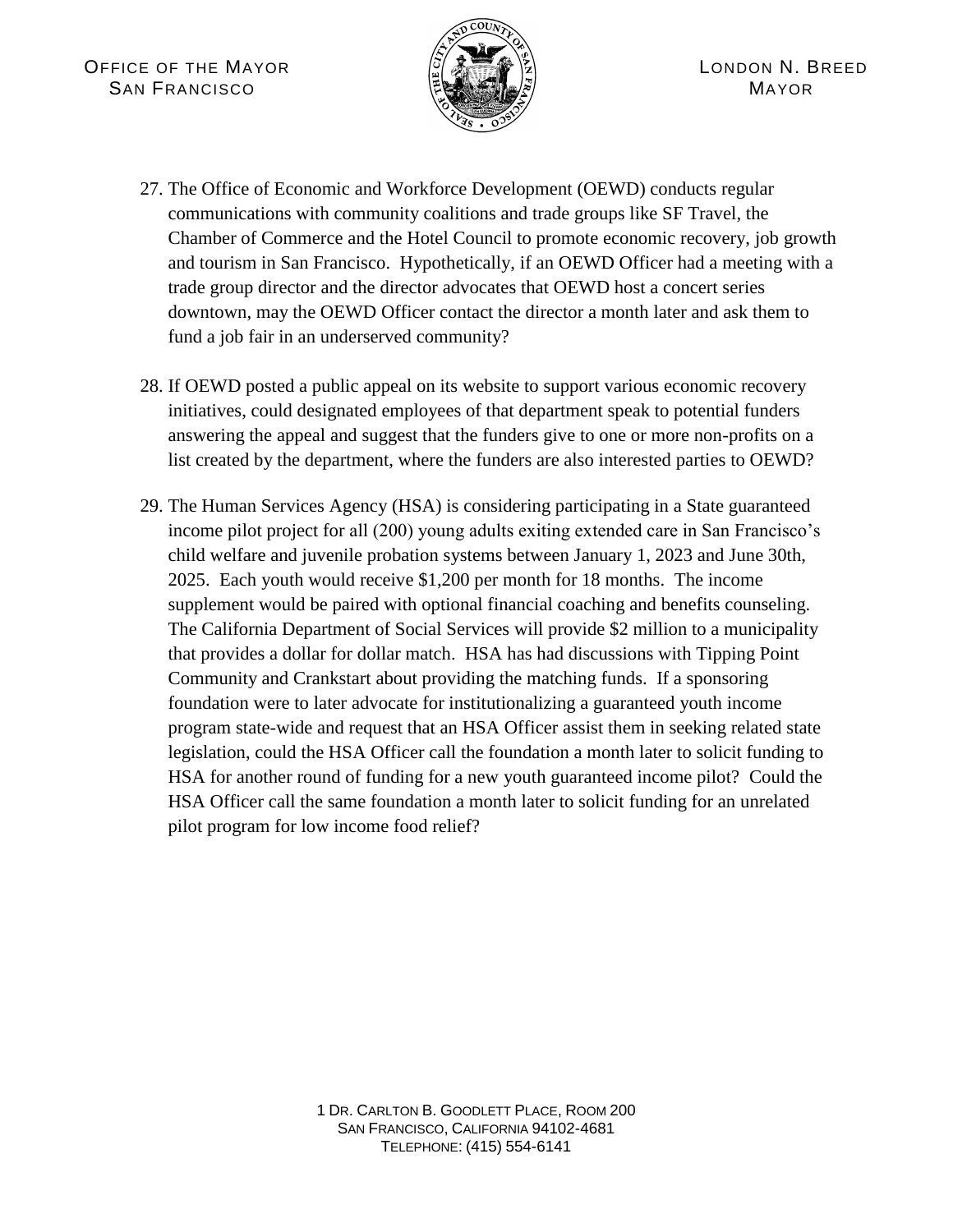

- 30. HSA has partnered with Tipping Point, Bay Area Legal Aid (BALA) and Positive Resource Center (PRC) to support the implementation of a 3-year SSI Advocacy legal model pilot. The pilot was intended to test whether a legal advocacy plus social worker program model is able to serve people experiencing homelessness who are not currently reached by HSA's medical-based SSI advocacy model. BALA also advocates for individuals experiencing homelessness, including in challenging the City's policies with respect to tent encampment resolution and storing and tagging such individual's property left at such sites ("bag and tag"). Hypothetically, if a BALA director were to meet with an HSA Officer to advocate that the City change its bag and tag policy, could the HSA Officer contact the director during the following 12 months to solicit that BALA increase its funding for the SSI Advocacy legal model pilot?
- 31. As part of its Racial Equity Plan, the Port implements a program that partners with tenants to fund programs aimed at increasing access to Port resources among youth from marginalized communities. The Port has a tenant that leases land owned by the Port for office space at a cost of over \$100,000 in a fiscal year. During the term of the lease, may a Port Officer solicit from that tenant a donation to fund a youth sailing program as part of its Racial Equity Plan?
- 32. The Port leases land to a restaurant that pays rent in excess of \$100,000 in a fiscal year. The restaurant has a deck overlooking the bay which can be reserved by customers for events at an hourly rate. During the term of the lease, could a Port Officer ask the restaurant to allow free access to the deck for an afternoon so that the Port can hold a community meeting to discuss a waterfront development project? During the term of the lease, could a Port Officer request a tour of the space to learn more about how it was built out and used?
- 33. Assume that the Port is negotiating with a developer for a \$5 million development project contract. During the negotiations, could a Port Officer ask the developer to financially support a local non-profit in providing marine biology classes for youth as part of the project's community benefits package?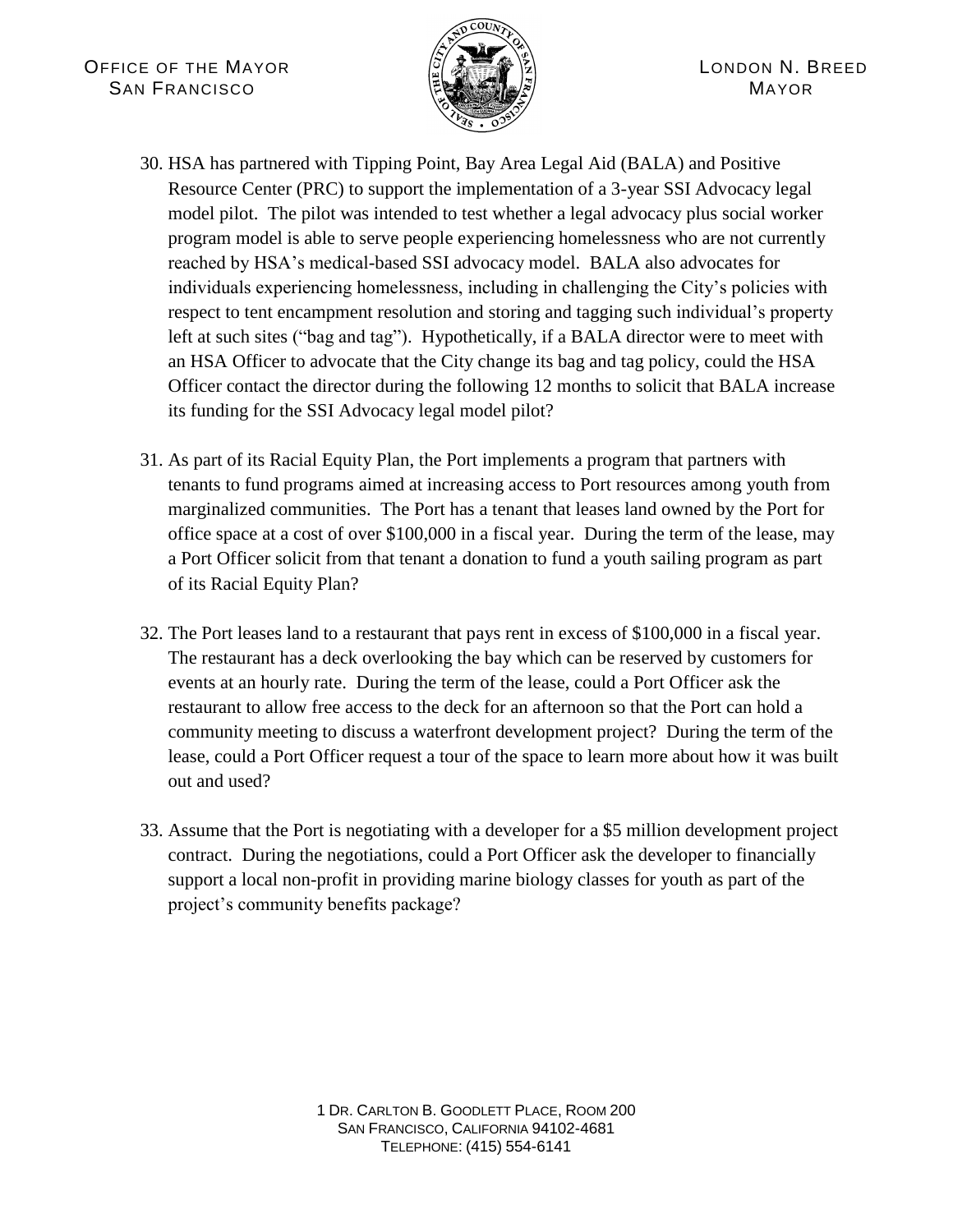

- 34. The Friends of the Library is a philanthropic organization that provides grants to the San Francisco Public Library to support Library operations and programs. Hypothetically, if the Friends of the Library met with a Library Officer to advocate that space used for adult literacy programs at certain library locations be converted to child literacy programs, could the Library Officer ask the Friends of the Library the following month for funding to support the transition? Could the Library Officer ask the Friends of the Library the following month for a new grant for an unrelated program to have author reading events at certain library locations?
- 35. San Francisco Animal Care and Control (ACC) is supported by the philanthropic organization Friends of San Francisco Animal Care and Control. If the Friends group met with an ACC Officer and asked them to expand ACC's training program for shelter dogs, could the ACC Officer ask the Friends group the following month for a donation to fund furnishings for ACC's new shelter?
- 36. The San Francisco Police Activities League (PAL) is a 501(c)(3) organization that builds community by organizing youth sports and healthy activities that develop personal character and foster positive relationships among police officers, youth, and dedicated volunteers. If a PAL director met with a San Francisco Police Department designated employee to advocate that the department increase police officer participation in training for PAL's youth law enforcement cadet program, during the next 12 months could the department employee solicit the director to ask that PAL provide uniforms for a youth baseball league?
- 37. The Guardians of the City (GOTC) is a  $501(c)(3)$  organization dedicated to preserving and sharing the history of San Francisco's Fire, Police, Sheriff's Departments, and Emergency Medical Services. If a GOTC trustee met with a San Francisco Fire Department designated employee to advocate that the Fire Department convert a section of a historic fire station to a visitor museum, during the next 12 months could the department employee solicit the trustee to ask that GOTC provide a donation to SF Flame, the Fire Department's youth athletic program?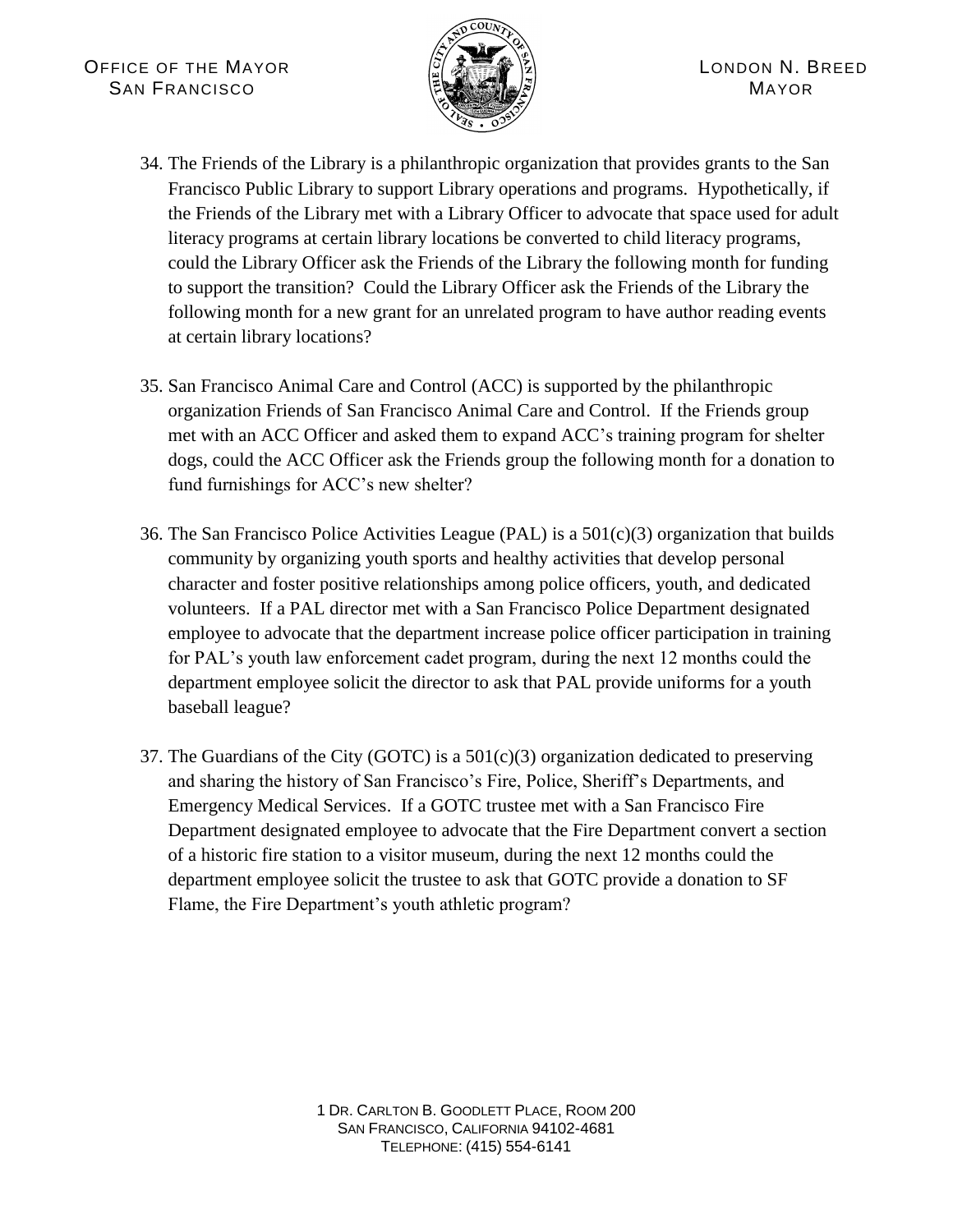

- 38. Please consider the following hypothetical. A City department posts on its website a link to the Give2SF COVID relief fund. A company that is also a contractor to the City department, as defined in the legislation, answers the public appeal by calling a designated employee (Form 700 filer) of that department to discuss a potential Give2SF donation to the City. The company initially offers to donate \$750,000 and suggests that the donation should be spent to open more COVID testing sites in a particular area of the City. The employee agrees but points out that the need is much greater and asks the company if they can provide more funding. In response, the company makes a \$1 million donation. Did the employee violate the ordinance?
- 39. In the Example of Question 38 above, if the designated employee instead suggests that the company makes a donation in the same amount to a non-profit providing food assistance to communities impacted by COVID, has the employee violated the ordinance?
- 40. Under the legislation, if a City department has a contract with a supplier for masks and other PPE that requires that the supplier provide 100 boxes of such materials every month, at a cost of \$150,000 per fiscal year, can an Officer of that department ask the supplier to provide an additional 10 boxes free of charge in a month where COVID cases are rising?
- 41. Under the legislation, if a City department has a contract with a consultant, at a cost of \$150,000 per fiscal year, with services billed at hourly rates, can an Officer of that department ask the consultant to "write off" \$5,000 worth of billable hours for a project where the consultant spent more time on the project than anticipated?
- 42. Please consider the following hypothetical. A non-profit that focuses on mental health policy meets with a City Officer and attempts to influence the Officer to support a local legislative change to expand conservatorships for those suffering from mental illness. A month later the City Officer solicits the non-profit to provide a grant to the Officer's department to launch a pilot conservatorship program. Does this violate the ordinance?
- 43. Please consider the following hypothetical. A non-profit that focuses on mental health policy meets with a City Officer and attempts to influence the Officer to support a local legislative change to expand conservatorships for those suffering from mental illness. A month later the City Officer solicits the non-profit to provide a grant to the Officer's department to renovate a voluntary mental health treatment center. Does this violate the ordinance?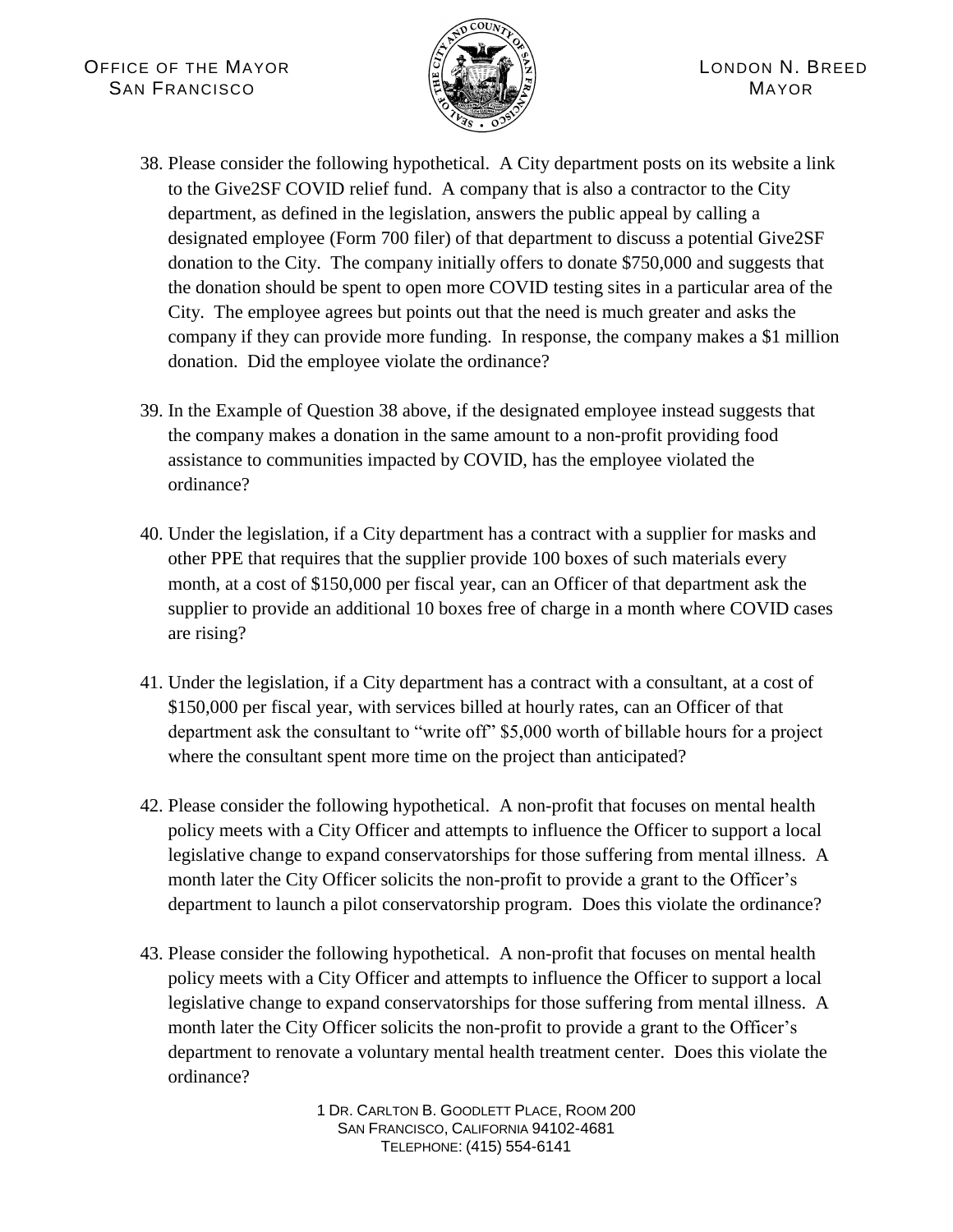

- 44. Please consider the following hypothetical. A non-profit that advocates for drug law reform meets with a City Officer and attempts to influence the Officer to support legislation at the state and federal level that would facilitate San Francisco opening a supervised drug consumption site to prevent overdoses and offer addiction treatment services. A month later the City Officer solicits the non-profit to provide a grant to the Officer's department to do research regarding supervised drug consumption sites. Does this violate the ordinance?
- 45. Please consider the following hypothetical. A housing non-profit has both a  $501(c)(4)$ arm that performs legislative advocacy for affordable housing policies and a  $501(c)(3)$ arm that provides housing-related grants. A director of the organization serves for both arms. That director meets with a City Officer and attempts to influence the Officer to support legislation that would remove certain zoning requirements for 100% affordable projects and to oppose competing legislation that would remove those requirements for affordable and market rate projects. A month later the Officer solicits the director to provide a grant to the City to help build affordable housing. Does this violate the ordinance?
- 46. Please consider the following hypothetical. A director of a non-profit organization that advocates for voting rights protections for marginalized communities meets with a City Officer and attempts to influence the Officer to support legislation to expand voter outreach services. The director also serves on the board of a separate philanthropic foundation that provides grants to non-profits providing immigrant services. Within 12 months of their first meeting about the voting rights legislation, the City Officer calls the director and solicits them to provide a grant to a non-profit organization providing job training for immigrants. Does this violate the ordinance?
- 47. Please consider the following hypothetical. A corporation is a party to a permit proceeding before a department. The corporation has an affiliated  $501(c)(3)$  charitable foundation. The foundation does not participate in the proceeding. During the 12 months following the conclusion of the proceeding, can a designated employee of the department solicit funding from the foundation for a charitable initiative?